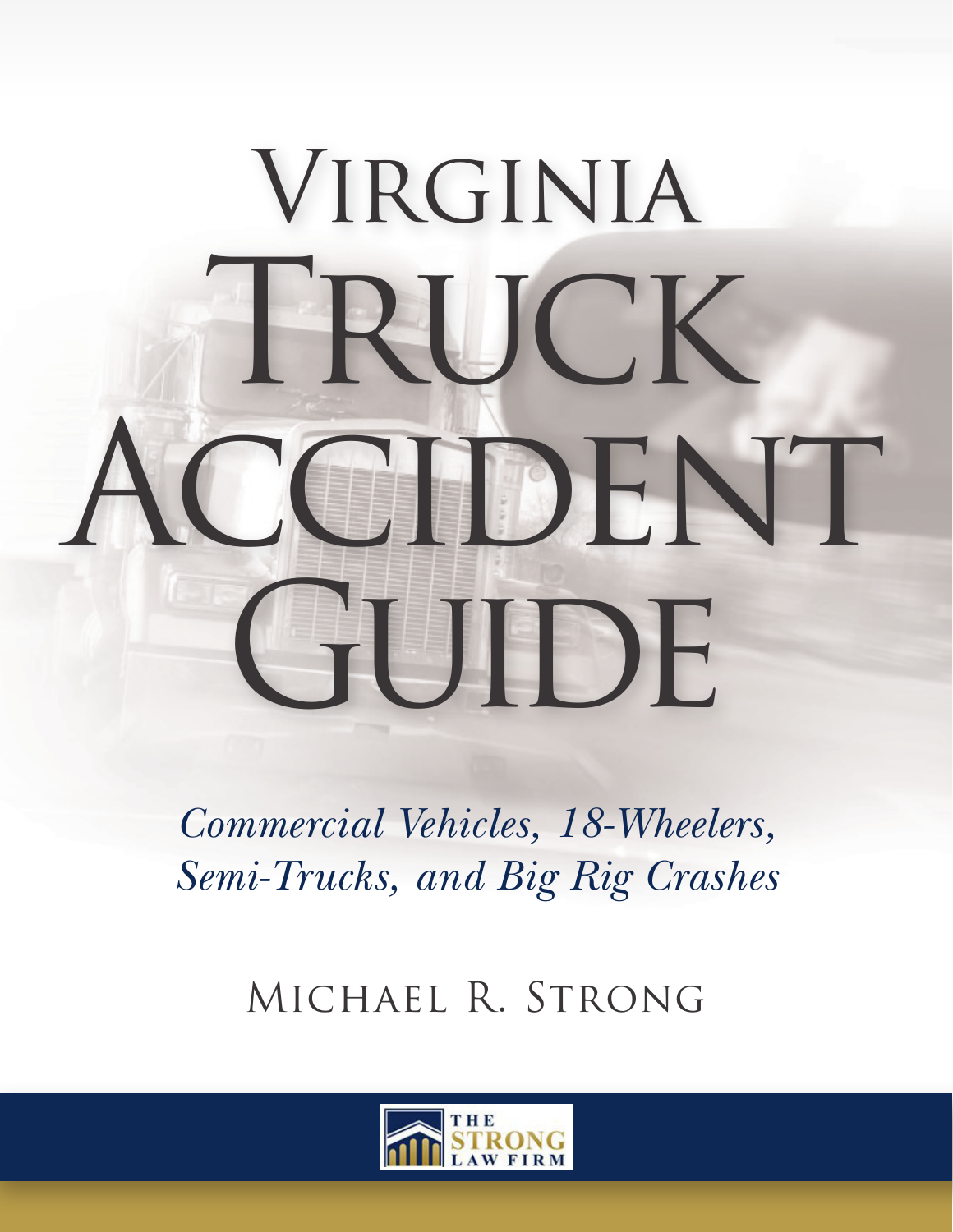

After a truck accident, you may be struggling with severe injuries and emotional distress, and you may even be unsure of who to trust. A Virginia truck accident lawyer can help you protect your rights and fight for the rightful compensation you deserve.

Your life can change in an instant after an accident involving a commercial truck. Unfortunately, this type of accident is all too common. Nearly 500,000 truck accidents occur per year according to the Bureau of Transportation Statistics, including 4,000 fatalities per year.

For victims, a truck accident is one of the most potentially life-threatening types of accidents you can experience. A 40-ton commercial truck can destroy a sedan, and seriously injure the driver or passenger. Sadly, these accidents are often caused by driver error, unsafe driving, or intoxication by the at-fault truck operator.

Were you or a loved one injured in a truck accident in Virginia? Our Virginia truck accident lawyers want to help.

After an accident, you may be entitled to compensation for your injuries, medical bills, and emotional distress. Our team will fight insurance companies and the trucking company's attorneys to help you receive fair compensation for your injuries. In your time of need, you want someone you can trust to protect your rights. A Virginia truck accident lawyer is a powerful asset in your corner.

## Call now for a FREE case evaluation to learn more about your rights.

#### *How a Virginia Truck Accident Lawyer Helps*

You might be wondering: Do I need to hire a lawyer? Even if you don't intend to file a lawsuit, the short answer is yes. A qualified truck accident lawyer can

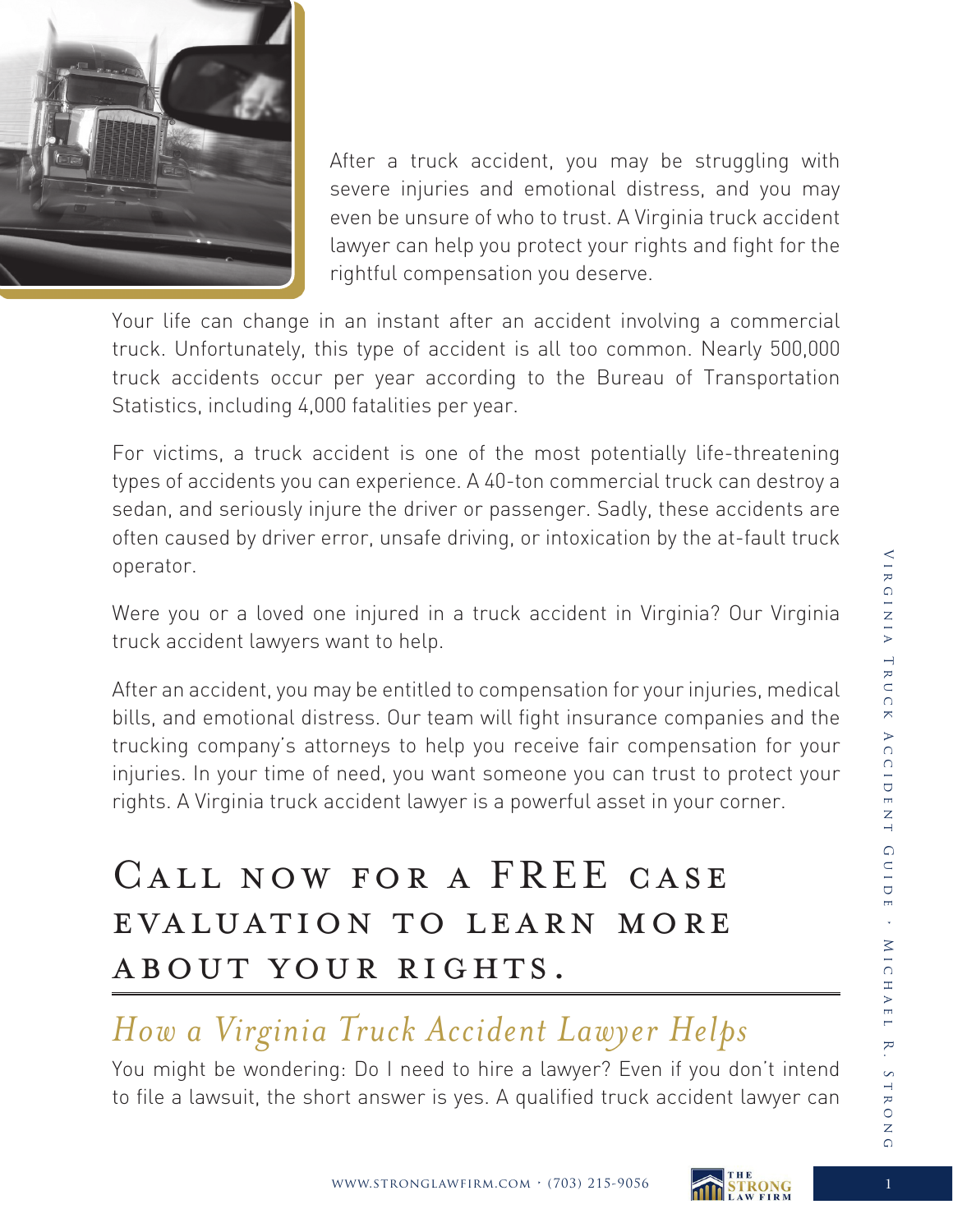help you build a strong case, fight against unfair and undervalued settlement or compensation offers, and ensure your rights and case are protected.

After hiring an experienced attorney, your lawyer will work hard to establish the cause of the accident and determine who was at-fault. Our process includes many steps like:

- » Reconstructing the accident scene
- » Collecting "black box" data from the trucking company
- » Collecting evidence and police reports
- » Investigating the trucking company's FMCSR violations
- » Determining if traffic safety laws were violated
- » Filing a claim and lawsuit on your behalf

The majority of trucking companies in the U.S. are protected by million-dollar insurance policies and aggressive legal departments. Your need a partner in your corner who will push back against aggressive behavior and fight to protect your rights.

## DETERMINING WHO Is AT-FAULT

A Virginia truck accident lawyer will help you prove the unsafe conditions that caused your accident. That requires trucking accident investigation experience, as well as a deep understanding of the laws and regulations that govern truck drivers and operators in Virginia.



The trucking is heavily regulated. These regulations are put in place to protect other drivers from unsafe conditions. When these laws are violated, the at-fault party can be held liable for damages and compensation. Some of the most common causes of truck accidents include:



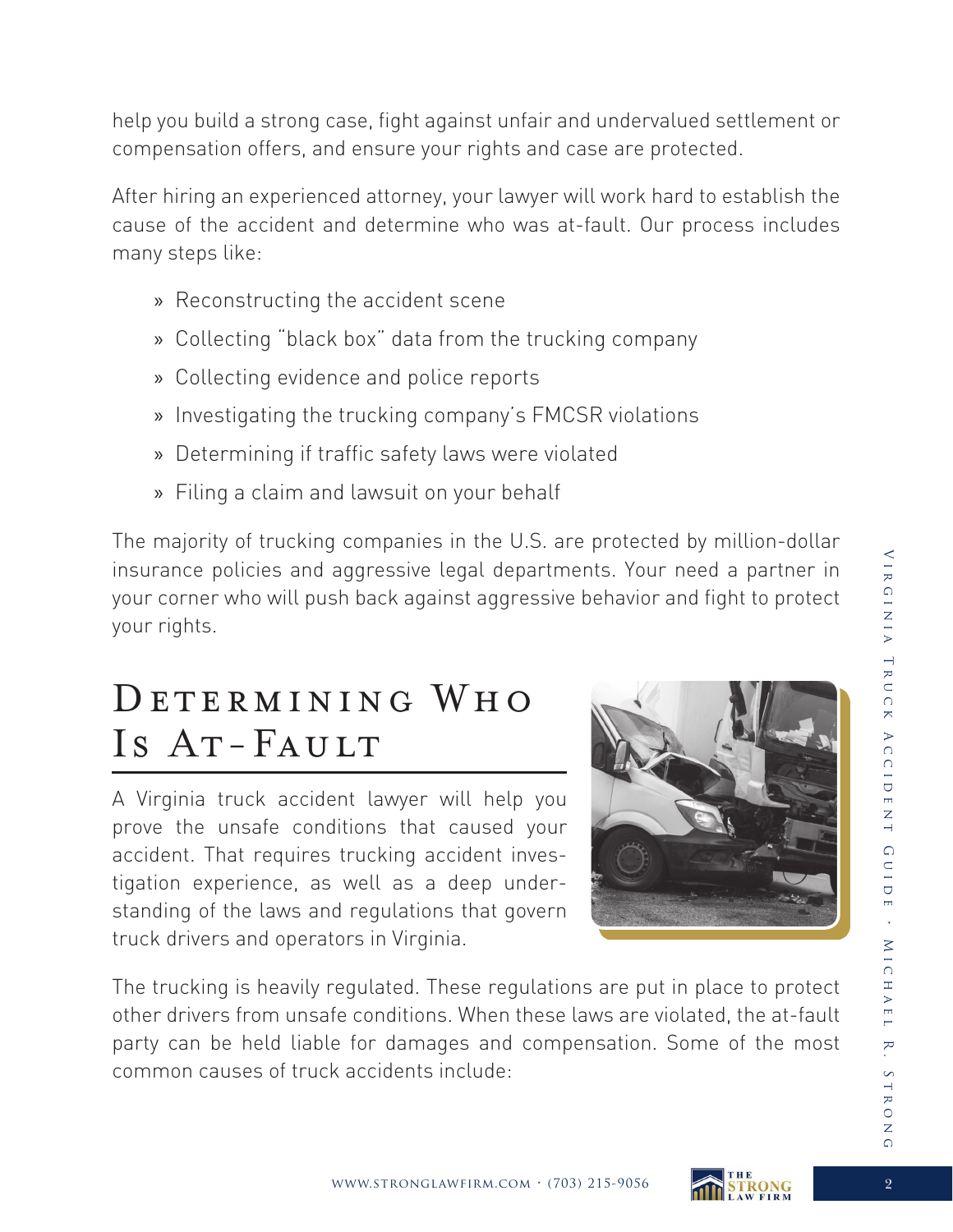- » Tired, overworked drivers
- » Impaired driving, DUI
- » Improper vehicle maintenance
- » Inadequate driver training
- » Traffic safety violations, e.g. unsafe lane changes

The best Virginia truck accident attorneys thoroughly investigate your accident to prove who was negligent. This helps you build a strong case.

## Should I Talk with Insurance INVESTIGATORS?

In the aftermath of an accident, you may feel compelled to contact your insurer, as well as the trucking company's insurer. We strongly recommend that you contact a Virginia truck accident lawyer first.

Insurance companies – even your own – are most concerned with the bottom line. They often ignore, delay or deny your right to fair compensation. In fact, many insurance investigators are aggressive and may bully you to accept a compensation offer you don't feel comfortable with.

Similarly, you may hear from the trucking company's attorneys. Most commercial truck operators are defended by high-powered lawyers that will fight tooth and nail to pay as little as possible. You are not legally required to talk with insurers or attorneys. In fact, it may hurt your case to do so.

When you hire a truck accident lawyer, your attorney handles all of these negotiations and discussions with other lawyers and insurers. Your focus should be on your recovery – not dealing with this aggressive behavior. That's why it's important to contact a qualified lawyer as soon as possible after an accident.



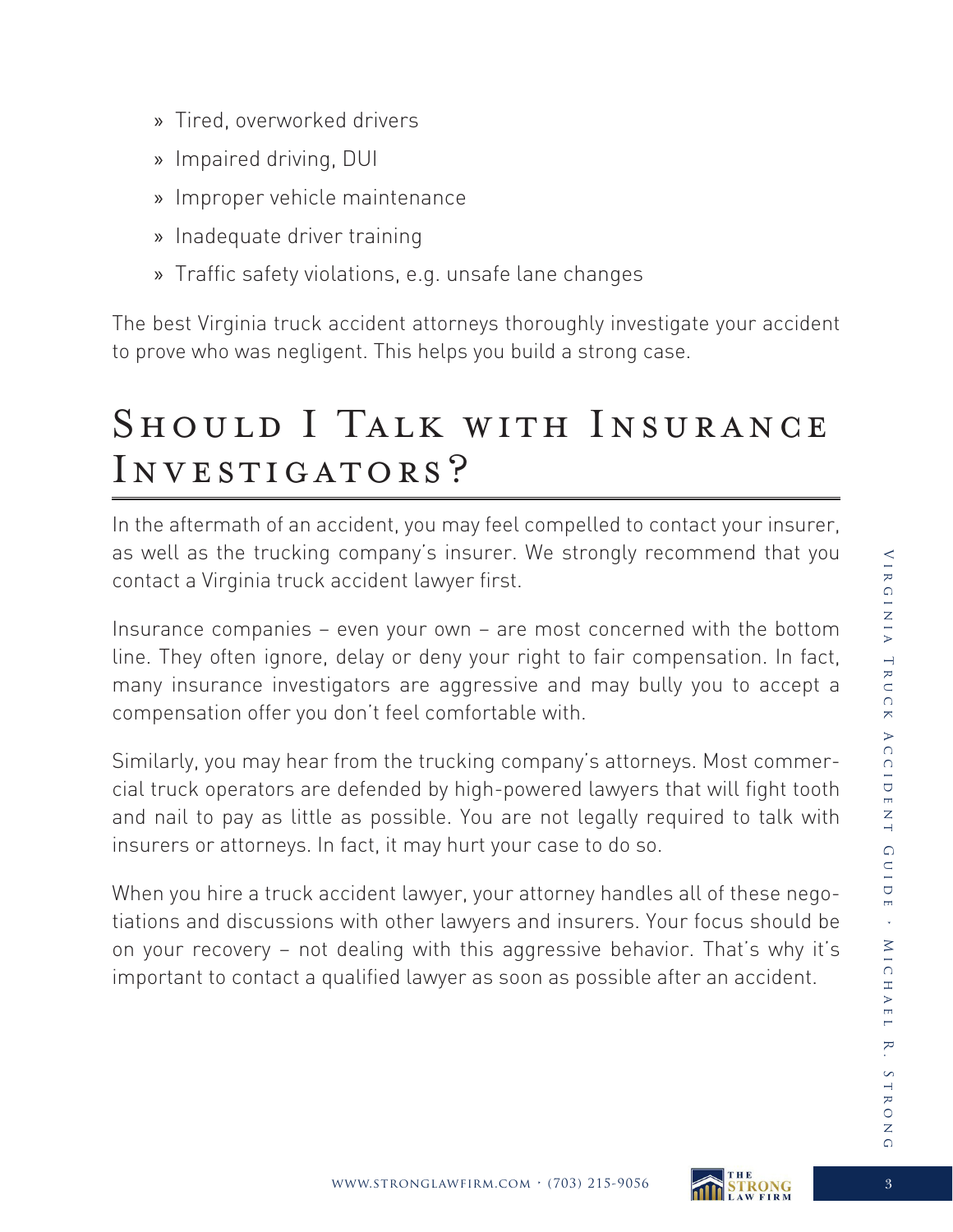

## Types of Compensation for TRUCK ACCIDENT VICTIMS

A truck accident can have many life-altering consequences. Financially, you may be struggling to pay for medical bills. Lost wages from time spent away

from work can make covering basic living expenses a challenge.

You may be without a reliable mode of transportation if your vehicle was damaged in the accident. Physically, you may be struggling with immense pain, disability, and rehabilitation costs. Many victims experience emotional distress as a result of the accident. You're legally entitled to compensation for your injuries. There are two types of compensation you may qualify for:

Compensatory damages. So-called compensatory damages help repay victims for financial and non-financial costs. This type of compensation can help you recover funds for:

- » Medical bills, on-going treatment costs
- » Loss of wages or loss of earning capacity
- » Loss of a normal life
- » Pain and suffering
- » Emotional distress
- » Rehabilitation costs
- » Disability and disfigurement

Punitive damages. If your accident was caused by gross negligence or malice, you may be entitled to punitive damages. This type of compensation is a financial punishment for the at-fault party, and it is awarded on top of any compensatory claims you file. Punitive damages are awarded by a jury if your case goes to trial.

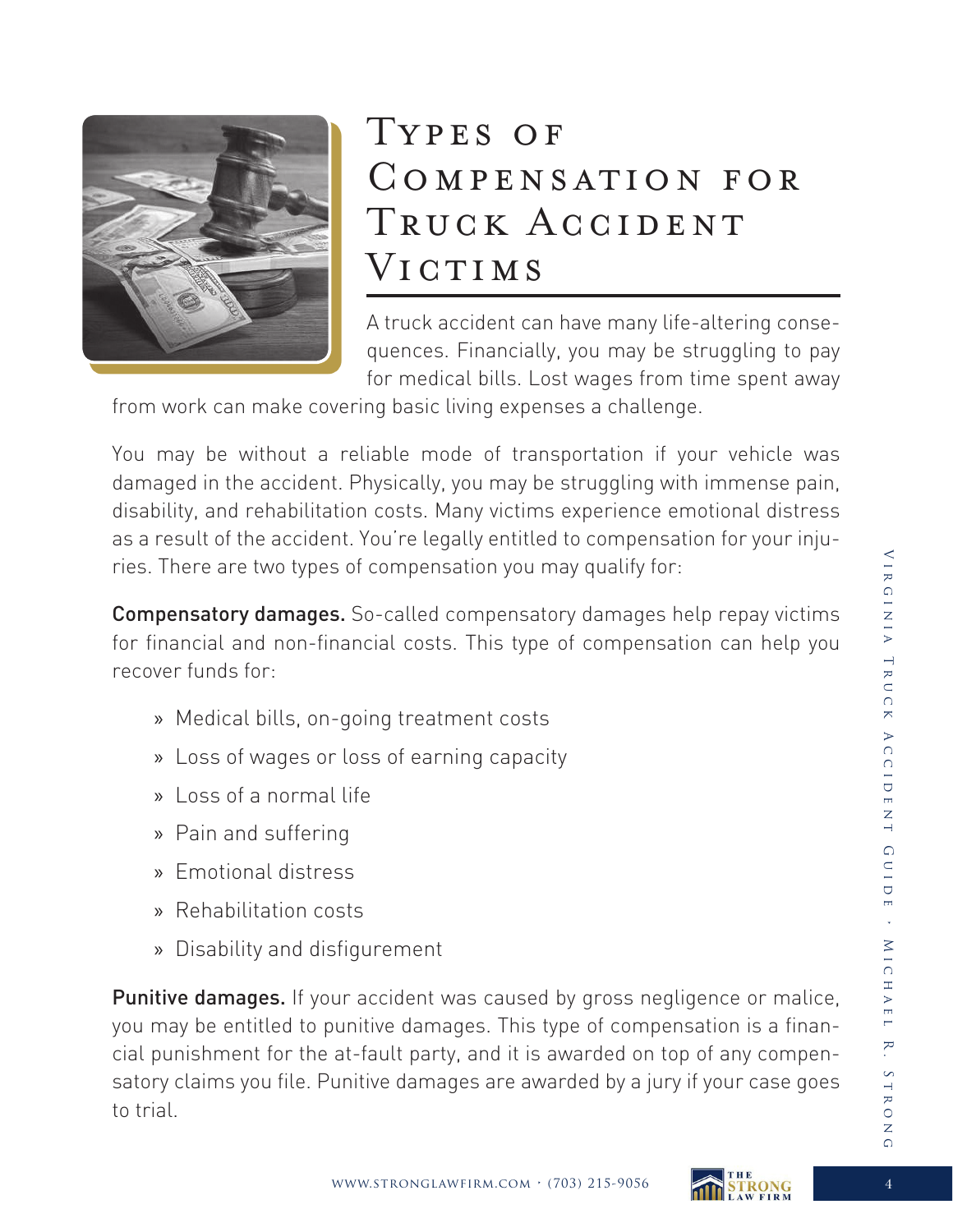# WHAT TO DO IF YOU WERE INVOLVED IN A TRUCK ACCIDENT

Immediately following an accident, you may be in shock, in immense physical pain, and unsure of what to do or who to trust. First and foremost, your focus should be on the safety of you and your passengers. Follow these steps if involved in an accident:



- » Seek Medical Attention Protect the safety of yourself and your passengers. If you're able to, call 911. If you cannot, this will be the responsibility of a witness or other involved party. If the accident scene is in harm's way, seek a safe location within visible distance of the scene.
- » Talk with Investigators Even if you weren't injured, you still should call 911 and file a police report. Failing to file a report can make your case more difficult. When police investigators arrive, provide them with as many details as possible about your accident. DO NOT admit fault, though. Admitting fault – even if you did so incorrectly – can damage your case.
- » Collect Evidence at the Scene If you are able to, you should compile evidence of the accident and witness contact information. Take photos and video of the accident scene. Record any injuries that you have, as well as damage to your vehicle. Collect the names and phone numbers of any witnesses at the scene.
- » Avoid Talking with Insurers You may hear from insurance adjusters in the days following your accident. You should contact an attorney prior to talking with any of these people. If you do talk with an insurance company, do not admit fault. You are not legally required to talk with insurers; we

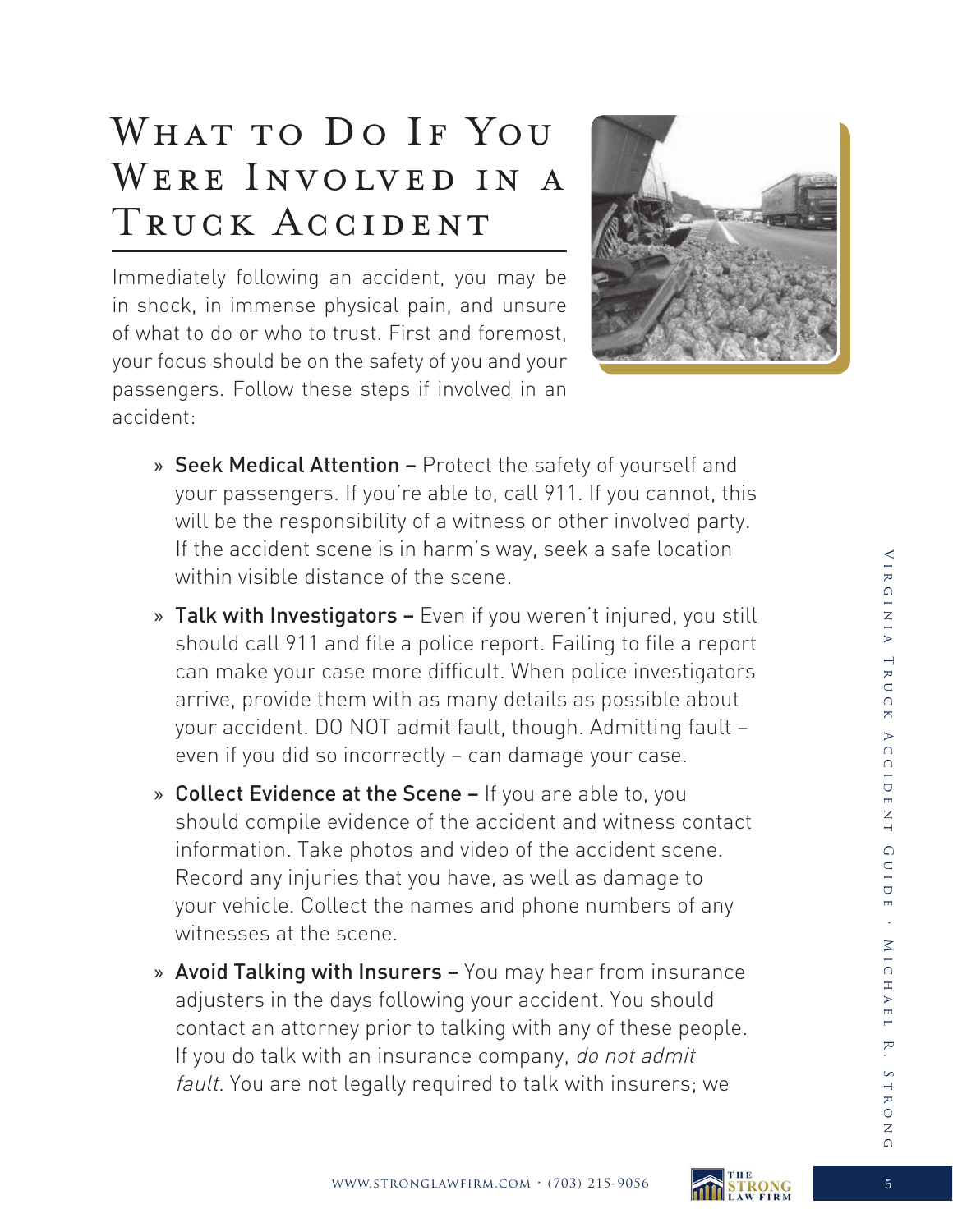recommend letting a qualified attorney handle any of these discussions.

» Seek Legal Advice – After an accident, you'll likely be in shock, unsure of who to trust, and unsure of your legal options. Contacting an attorney as soon as possible can help you protect your rights and your case. If you're able to, you can contact an attorney from the scene of your accident.

# FREQUENTLY ASKED TRUCK ACCIDENT Questions

#### *What Should I Do After a Truck Accident?*



When people come to see me about being involved in a commercial truck accident in Virginia, the

most important thing that I tell them is to choose an attorney who has specific experience in commercial truck accident investigation and to choose an attorney as soon after the crash as possible. All commercial trucks are now required by federal law to carry special black boxes that record a variety of data. Everything from the operator's history of accelerations and decelerations to unusual cornering and a whole variety of information that could make all the difference in proving whether that truck driver was operating unsafely at the time of your crash. The only way to retrieve that data is to act quickly.

It's often overwritten if it's not preserved in a timely manner. Many commercial trucking companies will do everything possible to try to hide that information. The longer that time goes by after the crash, the more likely it is that information will be destroyed. It's crucial to developing the evidence you need to win a case against a commercial trucking operator after your crash.

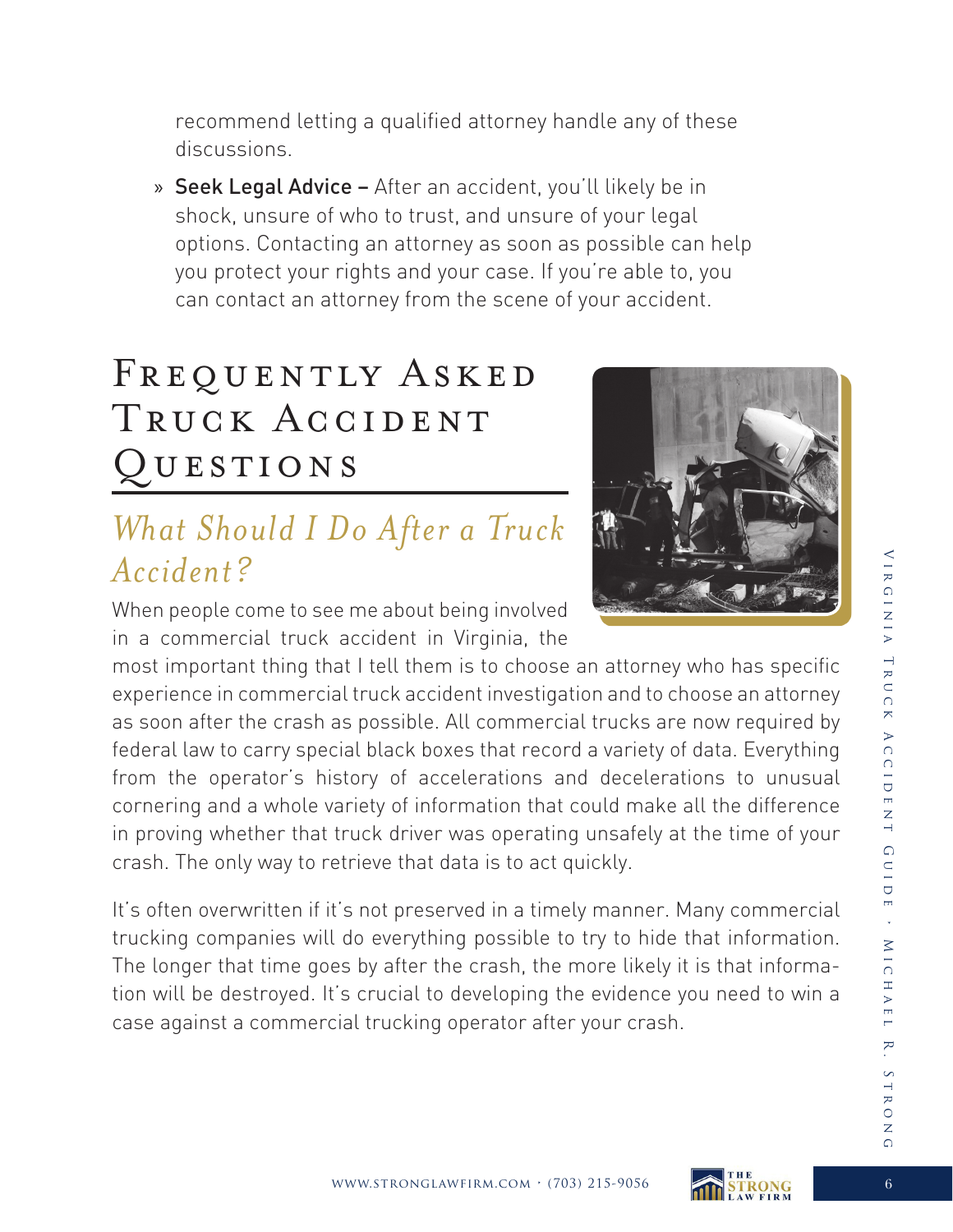#### *What Mistakes Should I Avoid?*

The most common accident mistakes that we see is when people do not retain counsel early, don't get proper medical attention, and don't thoroughly investigating the accident scene after the crash. In each of those cases, the common thread is not having legal counsel to give you good advice in your recovery process. It's always important to have your own legal consultant to help you whether it be to retain field investigators, to identify black box information, get tire measurements on the street, or other gouge marks from the collision that could aid in showing how the crash occurred. Secondly, it's important to get legal counsel because commercial trucking accidents usually involve far more severe injuries because of the forces of impact being so much greater between a huge commercial truck and a small private automobile. In those types of severe injury cases, you need legal counsel to help you find the medical care you require that will aid in your recovery.

## *How Do I Pick the Right Attorney for Me?*

People often want to know how to find the best attorney to help with a commercial trucking accident case in Virginia. The answer is quite simple, but the process you have to follow can be difficult. There are a whole slew of attorneys in Virginia who handle ordinary car crash cases who are not thoroughly trained in how to investigate a commercial trucking accident case. You must locate an attorney who has that specific experience in commercial trucking accidents to help you in your case in Virginia.

#### *Are Truck Accident Claims the Same as Car Accident Claims?*

There can be a lot of differences because number one, surprising to most people, the average juror in Virginia assumes that commercial truck drivers are decent people and consummate professionals. As a result, they tend to get the benefit of the doubt as to who was at fault in causing the crash. The only way to rebut that assumption is to provide detailed evidence of exactly how the crash occurred. In those cases, it's very important to preserve the evidence as quickly as possible of the debris and the measurements of skid marks at the crash scene in a Virginia commercial truck accident case.

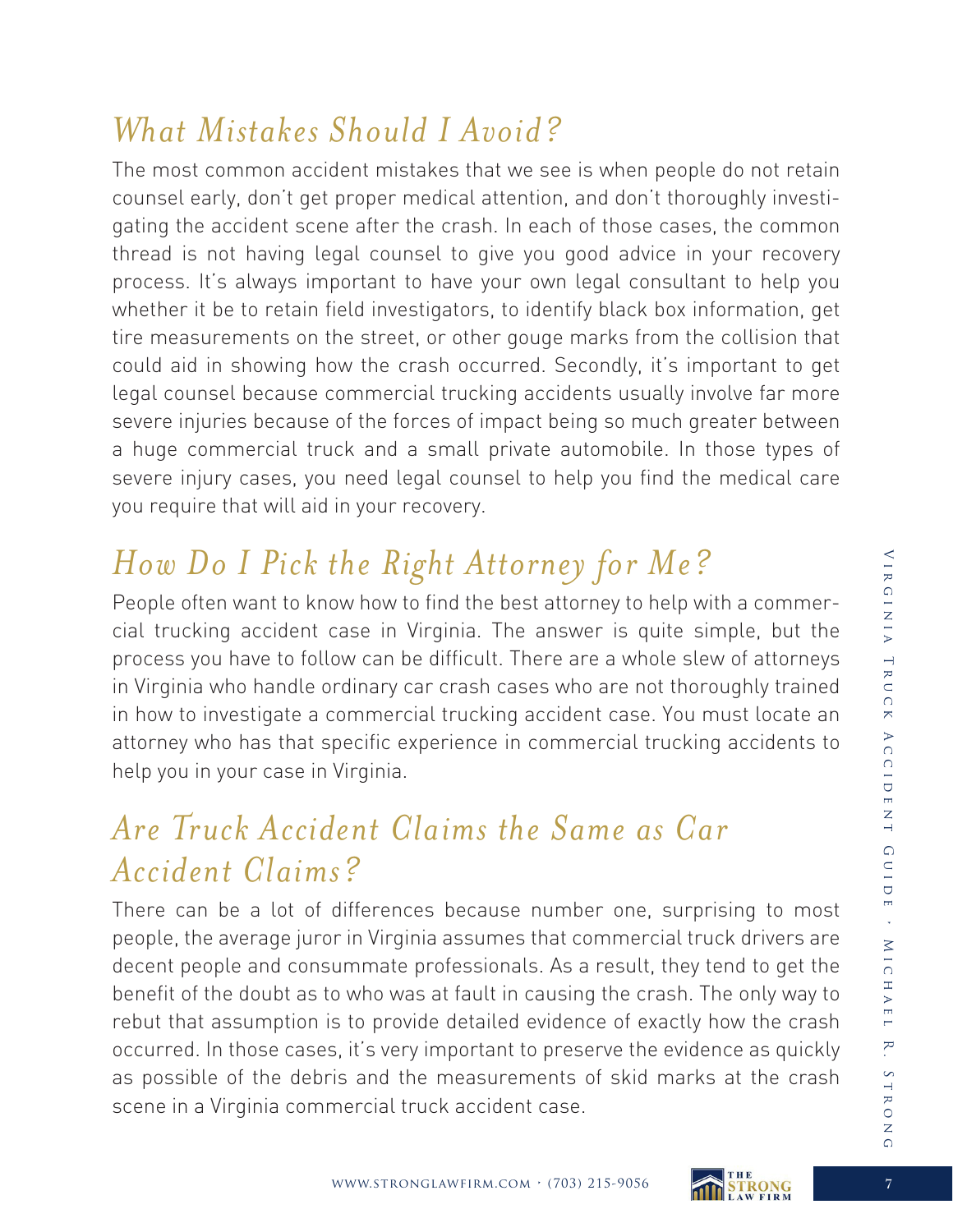#### *Should I Talk to the Truck's Insurance Company?*

I'm often asked by people who come to see me following a commercial trucking accident whether it's okay to speak with the insurance company or a legal representative of the trucking company. My first inclination is to tell people not to talk to the insurance companies until you hire your own attorney. You need to be carefully advised on how to respond to questions after a commercial trucking accident. There's no rush for you to provide information to the trucking company after your commercial trucking crash in Virginia. You can wait until after your injuries are resolved; hopefully sooner rather than later. The more serious the injuries, the less need there is for you to provide your own statement to the commercial trucking company representatives and allow your attorney to make a presentation of what your injuries have been.



#### *Should I Take a Settlement Offer?*

Not long ago, I was approached by a client in a commercial trucking accident case in Virginia where an initial offer had been made for settlement of the case some two weeks after the crash occurred. In that case, I told my client, "It's a really big mistake to accept an offer this early in your case." The primary reason for that can often be that

injuries have not been fully resolved or even diagnosed as of that short time after a crash. The second concern is not knowing at that stage who was actually at fault and what the evidence will show. The third important thing to remember is that the recovery process of getting better from the injuries that you had in that kind of crash involving a commercial truck have not had time to completely resolve. For all of those reasons, accepting an early settlement is usually a mistake in a Virginia commercial trucking accident case. Instead, it's better to wait and see how your injuries have resolved before accepting any offers in that type of case.



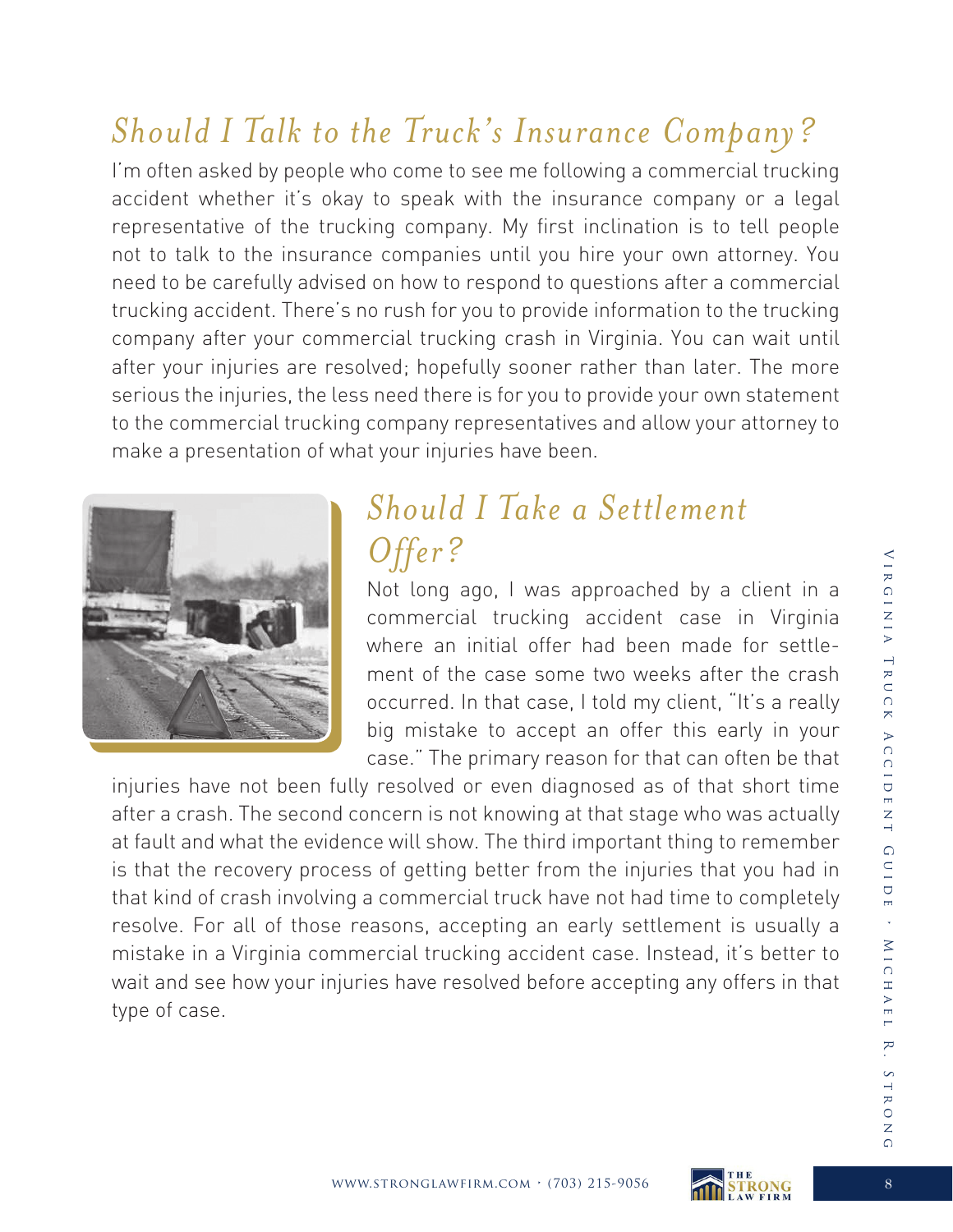#### *How Long Do I Have to File a Claim?*

Occasionally, I receive a call from a client who would like to retain our firm to help them with a commercial trucking crash in Virginia. Those all too often happen a year or two after the crash occurs. In Virginia, the time in which you must file a lawsuit to preserve your claim for a commercial trucking accident is two years. As a result, people often come out of the woodwork and try to get an attorney very late in the game when they know that two-year deadline is approaching. In my estimation, that's often a very dangerous tactic to wait that long to see an attorney for your commercial trucking accident in Virginia.

So much about your case depends on a careful evaluation of the scene of the crash and preserving the evidence of what happened and the physical evidence at the crash site immediately after the crash. Oftentimes, tire marks evaporate from weather conditions changing on the road or simply the traffic volume on a highway. There can be devasting consequences to the merits of your case by not retaining an attorney early on. By all means, if you have the ability to do so, retain a lawyer immediately after your Virginia commercial trucking accident case.

## *How Much is My Case Worth?*

It's certainly true in Virginia that, like every other state subject to the Interstate Commerce Commission insurance rules, insurance limits are far higher for commercial trucks than most other vehicles. That does not mean automatically that the value of the case is immediately higher. Instead, we have to look at what the injuries where. Oftentimes, in Virginia commercial truck accident cases, the injuries are far more severe because the truck is so much heavier and has much more force in a collision that can cause injuries far more severe than an ordinary car collision. You have to wait for all of the injuries to be resolved and diagnosed before you can arrive at a fair value for that type of case.

# *How Long Will My Case Take?*

I often tell my clients who have that type of question that it depends on how quickly you're able to recover from your injuries in that type of case. Don't be worried that months have gone on before you've been able to resolve the case.



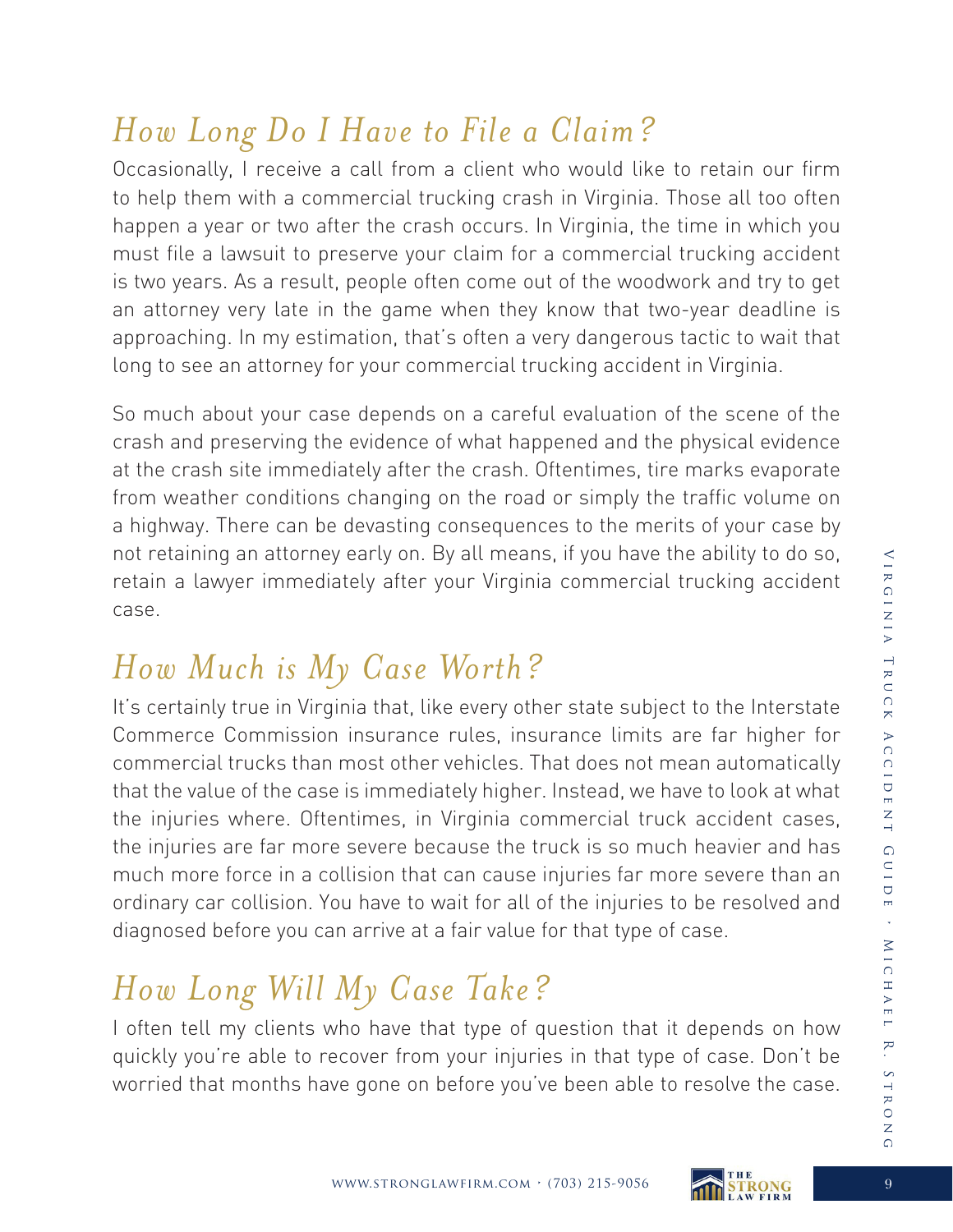Instead, focus on what is it going to take to feel better by following the doctor's instructions during your recovery process. Once that process is completed, we can wrap your case up in a relatively short period of time. To rush the recovery process means that you will also probably have a less successful recovery from your injuries. By giving time to complete the recovery process in the medical care, you will actually help resolve the case more quickly.

## Call Now for a FREE Case Evaluation

For motorists, there are few experiences more terrifying that a truck accident. If you've been involved in an accident, we want to help. Contact our legal team today for a free, no-obligation case evaluation. Our Virginia truck accident lawyers will ask you about your case and help you create a legal plan of action. Call now!



#### About the Author

Michael R. Strong has handled complex auto accident, trucking accident, and products liability claims for over 38 years. He has achieved many six-figure settlements and verdicts for his clients involving highway accidents, products liability claims, and medical malpractice claims.

A true litigator, Michael Strong is licensed to practice law in Virginia, Maryland, and the District of Columbia. He has been licensed to practice law since 1980. Mr. Strong earned his law degree from the University of Dayton School of Law. He handles cases involving personal injury and business litigation, including catastrophic injuries, serious accidents, business contracts, business transactions, and more. As a dedicated advocate, he is well-known for his client-focused representation. He has secured favorable results for many of his cases and is passionate about serving his clients.

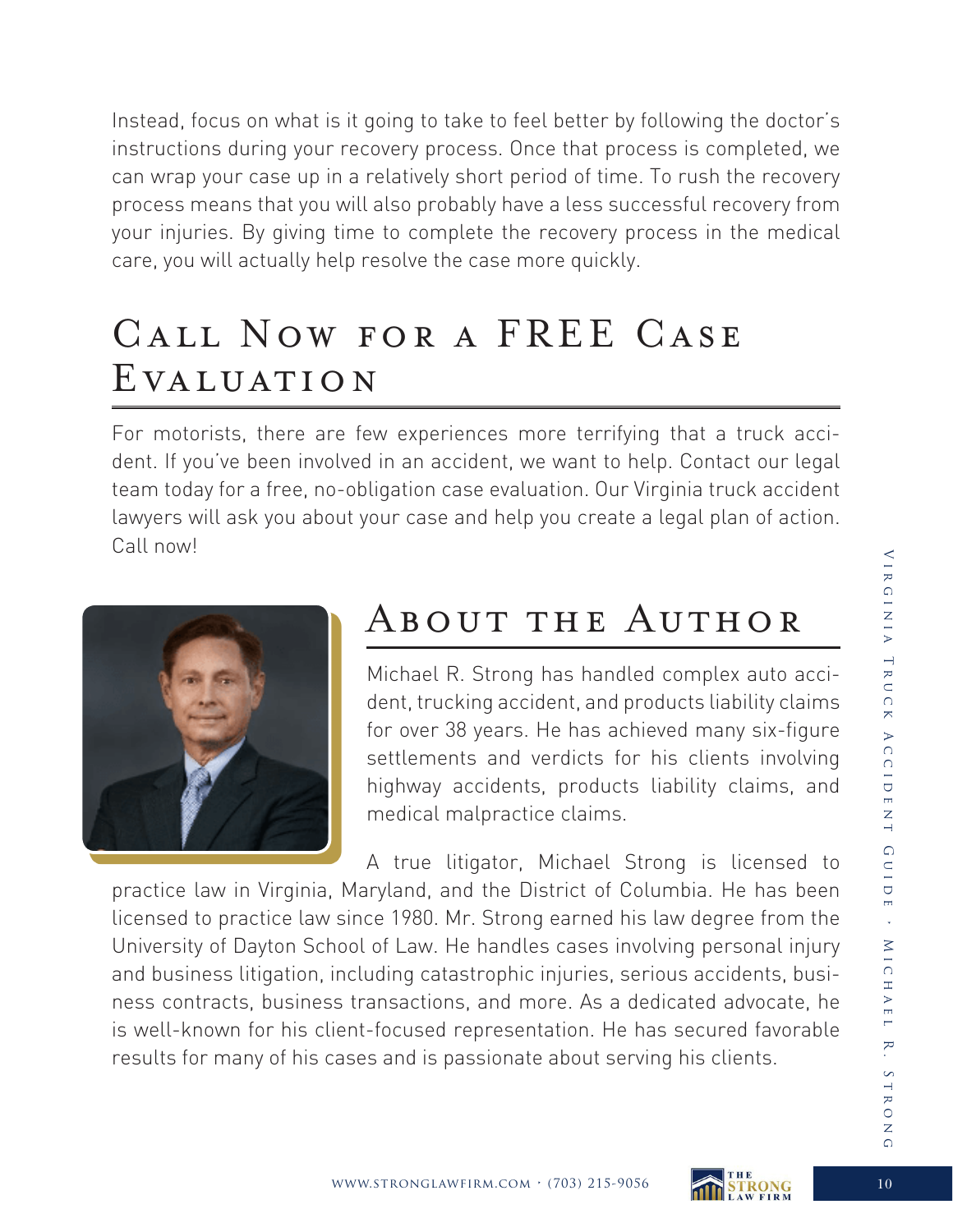Mr. Strong is the author of several articles involving personal injury recovery advice, development of sources of insurance coverage in complex accident cases, and creative solutions for compromise of medical provider and subrogation liens. He is also a Number One Best Seller on Amazon com on Insurance Issues.